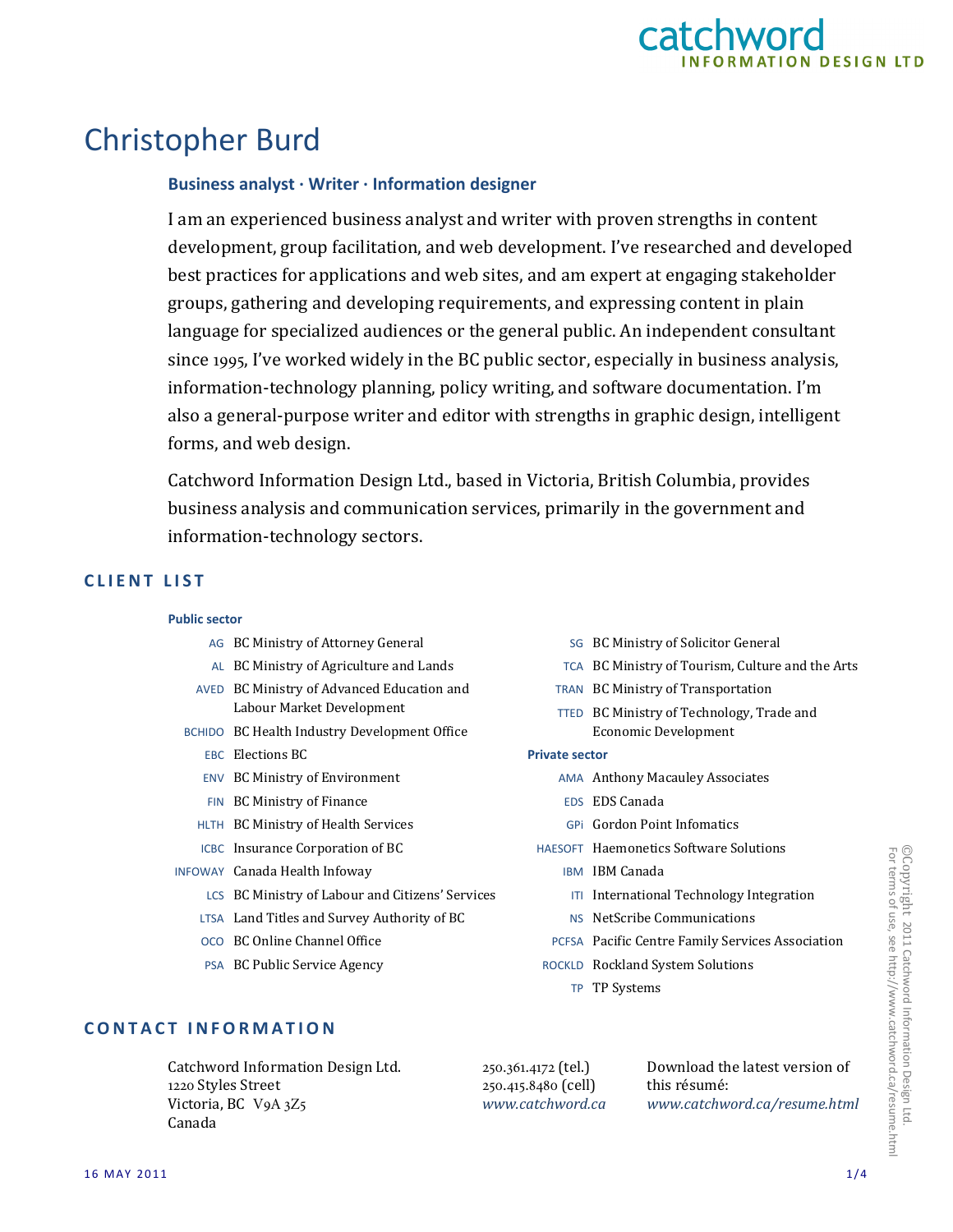

## **SELECTED PROJECTS**

**For more projects, see page 3.**

| Healthcare sector enterprise web application HAESOFT 2010-11   8 months   technical writer                                                                                                                                                                                                                                                                                                           |                                                                                                                                                                                                                                                                                                                                                                  |  |
|------------------------------------------------------------------------------------------------------------------------------------------------------------------------------------------------------------------------------------------------------------------------------------------------------------------------------------------------------------------------------------------------------|------------------------------------------------------------------------------------------------------------------------------------------------------------------------------------------------------------------------------------------------------------------------------------------------------------------------------------------------------------------|--|
| As technical writer, developed documentation for a new,<br>web-based, enterprise management system for the<br>blood-products industry. The project followed an AGILE<br>methodology in a highly structured, regulated<br>development environment. The final deliverables<br>formed part of the FDA submission for product.                                                                           | Applied a DITA (XML) documentation framework<br>٠<br>using Framemaker and oXygen.<br>Evaluated user experience and developed UX<br>٠<br>checklist for the development team.<br>Managed review and approval process in<br>٠<br>SharePoint and Adobe Acrobat.                                                                                                      |  |
| myKepler Public Outreach ITI 2009-10   6 months (ongoing)   business analyst                                                                                                                                                                                                                                                                                                                         |                                                                                                                                                                                                                                                                                                                                                                  |  |
| Performed business analysis for an international public-<br>outreach project. myKepler aims at building community<br>of schools around NASA's Kepler mission.<br>See www.mykepler.com                                                                                                                                                                                                                | Analysed business requirements.<br>Identified and interviewed prospective<br>stakeholders.<br>Determined focus-group requirements                                                                                                                                                                                                                                |  |
| Web Development for the Online Channel Office OCO, ITI 2009   5 months   content developer, information architect                                                                                                                                                                                                                                                                                    |                                                                                                                                                                                                                                                                                                                                                                  |  |
| As content developer, wrote public-facing, audience-<br>appropriate content covering multiple policy domains<br>for a new government portal. Also developed user and<br>content models and designed the information<br>architecture for the site.                                                                                                                                                    | Analysed focus-group findings and usage statistics<br>٠<br>to support IA and SEO/metadata strategies.<br>Developed a distinctive, consistent authorial voice.<br>٠<br>Worked with technical and client groups to develop<br>approach for Web 2.0-style dynamic content.<br>Scripted and sourced talent for video segments.<br>Facilitated a focus-group session. |  |
| Online Voter Registration Enhancements EBC, EDS 2008   5 months   business analyst, UI designer                                                                                                                                                                                                                                                                                                      |                                                                                                                                                                                                                                                                                                                                                                  |  |
| Online Voter Registration (OVR) is an Elections BC web<br>application supporting both citizen self-service and<br>frontline service provision. As business analyst,<br>developed the client's change requests into detailed<br>business requirements and a high-level design. This<br>involved major changes to two web applications, three<br>batch processes, and the overall system architecture. | • Created use cases, data-flow models, and user-<br>interface prototypes.<br>Conducted stakeholder meetings with client.<br>Developed iterative drafts of requirement and<br>٠<br>design documents.<br>Refined technical solutions in collaboration with<br>technical staff.                                                                                     |  |
| Electronic Health Record Privacy Policy HLTH 2008   5 months   policy writer                                                                                                                                                                                                                                                                                                                         |                                                                                                                                                                                                                                                                                                                                                                  |  |
| As policy writer, developed a policy document on the<br>privacy issues around the Electronic Health Record<br>(EHR), addressing legislative, policy, and technical<br>perspectives. EHR is a key element of the eHealth<br>initiative.                                                                                                                                                               | Conducted an environmental review of existing<br>٠<br>documentation.<br>Reviewed draft legislation.<br>Interviewed key stakeholders.<br>Developed iterative drafts of the main deliverable.                                                                                                                                                                      |  |
| Public Service Agency Web Migration PSA, ITI 2007-08   4 months   team lead, content developer                                                                                                                                                                                                                                                                                                       |                                                                                                                                                                                                                                                                                                                                                                  |  |
| The BC Public Service Agency (PSA) needed to migrate<br>and repurpose web content, for use by all BC<br>government employees. As team lead, managed<br>technical, design and business issues during the content<br>migration phase. As content developer, rewrote, edited,<br>and repurposed content for the new site.                                                                               | Assigned project tasks and wrote status reports.<br>Managed technical issues with the content-<br>management system.<br>Liaisoned with ministry staff to resolve technical<br>٠<br>issues.<br>Developed work flows and automated routine tasks<br>using Visual Basic macros.                                                                                     |  |
| GeoBC Web Redevelopment AL, NS 2006   4 months   content developer, business analyst                                                                                                                                                                                                                                                                                                                 |                                                                                                                                                                                                                                                                                                                                                                  |  |
| As business analyst/content developer, helped<br>repurpose a legacy web site into the front end of an e-<br>business application.<br>See ilmbwww.gov.bc.ca/bmgs.                                                                                                                                                                                                                                     | Interviewed subject-matter experts.<br>Reorganized and extended content.<br>Coordinated content development by client staff.<br>Gathered requirements for future development of<br>٠<br>certain client areas.                                                                                                                                                    |  |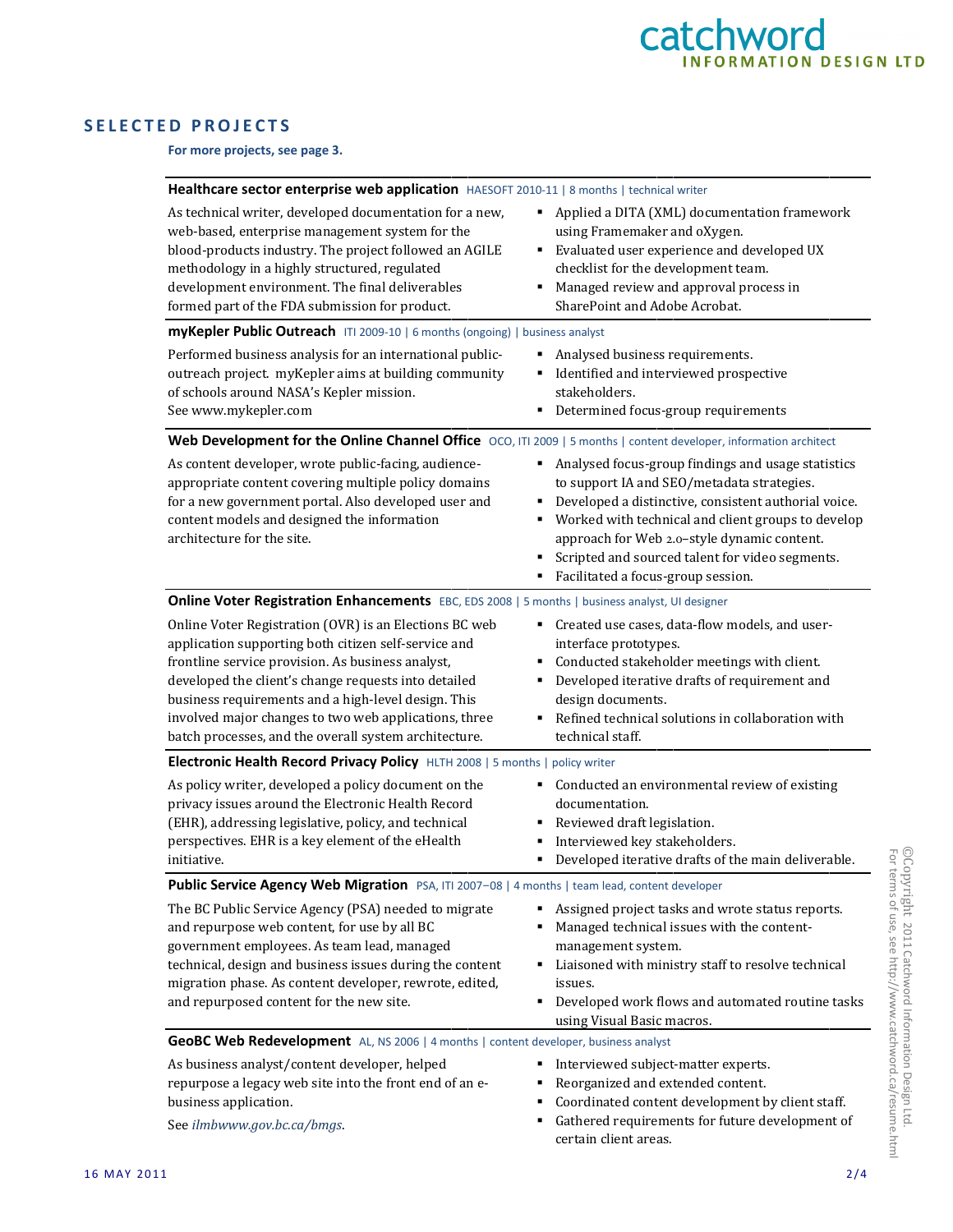## catchword **IFORMATION DESIGN LTD**

| Office of the Comptroller General Intranet Redesign FIN, ITI 2005   4 months   business analyst, information architect                                                                                                                                                                                                                                           |                                                                                                                                                                                                                                                                                      |
|------------------------------------------------------------------------------------------------------------------------------------------------------------------------------------------------------------------------------------------------------------------------------------------------------------------------------------------------------------------|--------------------------------------------------------------------------------------------------------------------------------------------------------------------------------------------------------------------------------------------------------------------------------------|
| As web business analyst, developed a new design for the<br>Office of the Comptroller General (OCG) intranet. The<br>intranet was used by seven largely isolated work units<br>and served as an information resource for financial-<br>management staff throughout government.                                                                                    | Ran focus-group and stakeholder processes.<br>٠<br>Developed information elicitation exercises.<br>Created iterative prototypes incorporating<br>stakeholder feedback.<br>Liaisoned with technical staff.                                                                            |
| Ministry Information Technology Plans AL, TCA 1995-2001, 2005   40 months   technical writer                                                                                                                                                                                                                                                                     |                                                                                                                                                                                                                                                                                      |
| As technical writer, developed eleven annual and long-<br>term IT plans for submission to Treasury Board and<br>central IT agencies. The 1997/98 annual plan was<br>identified as a model IT plan for small ministries by the<br>government's IT standards agency. These deliverables<br>were required for budget approval and facilitated<br>internal planning. | Gathered and documented technical, business, and<br>٠<br>strategic requirements.<br>Conducted client interviews at all levels up to<br>assistant deputy minister.<br>Managed complex sign-off processes.<br>Wrote a speech on IT issues for the assistant deputy<br>minister (1998). |
| System Development Life Cycle Standards ENV 2004-05   7 months   business analyst, technical writer                                                                                                                                                                                                                                                              |                                                                                                                                                                                                                                                                                      |
| As business analyst and technical writer, reviewed and<br>redeveloped System Development Life Cycle (SDLC)<br>documentation standards for new systems and projects.                                                                                                                                                                                              | Researched best practices.<br>Interviewed stakeholders and resolved conflicts<br>among stakeholder groups.                                                                                                                                                                           |
| Service BC Intranet Redesign LCS, ITI 2004   3 months   business analyst, information architect, web designer                                                                                                                                                                                                                                                    |                                                                                                                                                                                                                                                                                      |
| As web business analyst, led requirements gathering and<br>redesign for an approx. 1500-page intranet, following a<br>user-driven methodology, while incorporating current<br>Government standards and best practices and liaisoning<br>with the technical team. The ministry designated the<br>project as a best practice benchmark.                            | Researched standards and best practices.<br>٠<br>Developed a focus-group process and designed<br>information-elicitation exercises.<br>Extensive focus-group and stakeholder interviews.<br>Developed iterative prototypes and verified<br>solutions with stakeholders.              |
| Oracle Application User Documentation ENV 1995-2003   20 months   technical writer                                                                                                                                                                                                                                                                               |                                                                                                                                                                                                                                                                                      |
| As technical writer, developed user and training<br>documentation for five Oracle-based applications and a<br>web-based data warehouse. Lead writer on a five-person<br>writing team (2003); sole writer on earlier projects.<br>Deliverables comprised user documentation, web-based<br>help, and PowerPoint presentations.                                     | Business areas:<br>Recording enforcement actions,<br>Monitoring compliance processes,<br>Tracking case referrals,<br>Processing electronic laboratory requisitions,<br>٠<br>Managing contacts with First Nations                                                                     |

**OTHER PROJECTS** 

**Web Development for an social agency** PCFSA, ITI 2010 | 1 month | business analyst

Gather requirements and developed high-level design, including social-software strategy.

**HL7 Messaging Standards** INFOWAY, GPi 2007-08 | 4 months Edited and restructured twelve volumes of technical documentation for a Canada Health Infoway/eHealth health-data standards project.

**CAS Contract Management** FIN, ROCKLD 2007 | 5 months Developed web-based help for the Corporate Accounting Services (CAS) system using RoboHelp and Oracle Financials.

**IAM Security Infrastructure** AG, SG 2006 | 4 months Developed a large documentation set for a security infrastructure project at the two Justice ministries.

**Managing contacts with First Nations.** 

**Digital Survey Plan Project** LTSA 2005-07 | 4 months Developed and expanded user documentation for the Digital Survey Plan application, aimed at BC surveyors.

**PharmaCare Work Procedures** HLTH, ITI 2005 | 2 months Documented PharmaCare work procedures for the transition to a public–private partnership.

**Electronic Filing System** LTSA 2003-04 | 4 months Documented the electronic-forms process for BC lawyers, conveyancers, and surveyors.

#### **Ecosystem Quality Assurance Manuals**

ENV 2002-03 | 5 months

Edited a set of manuals; developed an introductory guide.

#### **Government Agents Information Technology Plan** LCS, TP 2002 | 4 months

Developed a strategic IT plan for the GA Branch, gathering requirements, providing business analysis, and managing the stakeholder sign-off process.